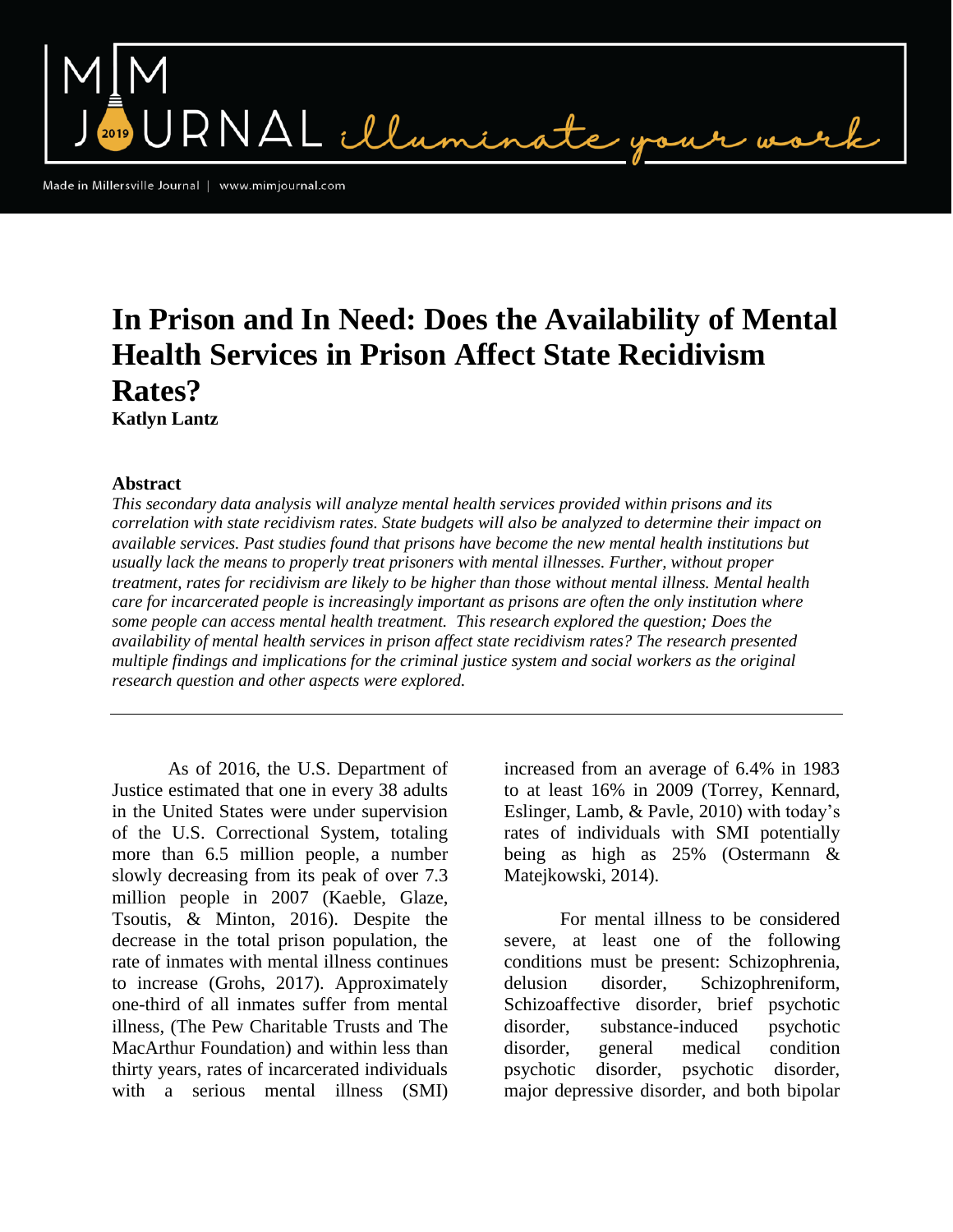disorder I or II (Oxelson, 2009). It is likely that proper care cannot be provided to these inmates as institutions are challenged by the rise in inmates with SMI. Due to the vulnerability of inmates, it is critical to address these concerns and invest in appropriate mental health services to provide them with proper treatment and recidivism rates. For this studies purpose, recidivism, the relapse of a person into criminal behavior (The Office of Justice Programs, 2014), is operationalized as the reincarceration rates of offenders within a three-year period. This study will explore mental illness within correctional facilities, recidivism of those with mental illness, and the current state actions of state government and state budgets investment in corrections.

## **Methods**

This study examined the specific question, "*Does the total number of mental health staff in prisons affect the states recidivism rate?*" while considering variables such as state budget. The secondary research explored this question through one major hypothesis: *Prisons with more mental health staff will have lower recidivism rates.* 

Original data was entered in Excel and descriptive statistics were run on six states varying in population, location, and demographics. The statistics included the variable totals across the US, the averages per state, median, mode, minimum, and maximum for each mental health service provided, recidivism rates, and state budgets from 2016 to 2018. The researcher reviewed the descriptive statistics and selected six states for the study. The data was then entered in the Statistical Package for the Social Sciences (SPSS) program as original and categorical variables. These variables included mental health total, recidivism rates, total funds 2018, total in custody, and

total admitted. Once all variables were successfully entered, two statistical analysis tests were run on multiple sets of variables. These tests included one-way ANOVA tests and Linear Regressions.

## **Implications and Discussion**

While a one-way ANOVA found that total number of mental health staff was not shown to have a significant relationship with recidivism rates  $(F (3,35) = .610, p)$ =.613), the implications of the finding still have a significant impact on the prisoners themselves. The lack of funding and properly trained staff that many facilities face, along with the previously mentioned rise in prisoners with SMI, (Bloom, 2010; Grohs, 2017) will negatively impact the quality of care many prisoners receive. Thus, urgency is added to each prisons' need for quality mental health services, including more availability, better staff training, and more staff that specialize in severe mental illness.

The implications of a second oneway ANOVA finding a significant relationship between the total number of mental health staff and the total number of prisoners both admitted within a year (F  $(3,34) = 4.191$ ,  $p = .013$  and a linear regression finding a significant relationship between the total number of mental health staff and the total number of prisoners in custody at the end of the year ( $R^2 = .537$ , F  $(1,36) = 41.727$ ,  $p = .000$  are particularly important. Results found that the total number of mental health staff does affect the number of inmates in prison, both first time and repeat offenders. This is likely to mean one of two things: a prison with a higher number of inmates will have more mental health staff or a prison with more mental health staff will be more likely to accept more prisoners. Still, it is important to note that prisons are often understaffed with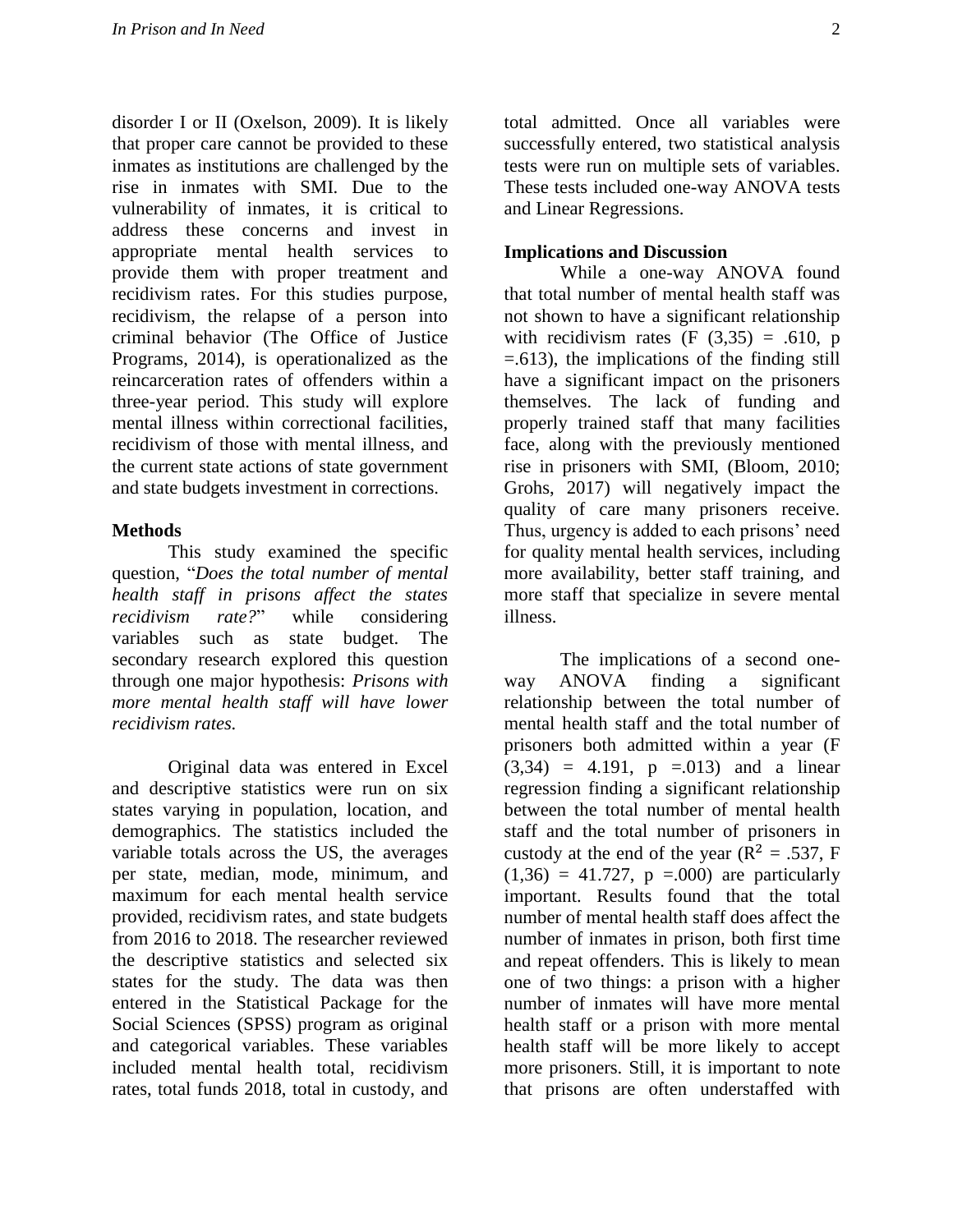mental health service providers (Grohs, 2017), leading to a disproportionate staff to prisoner ratio. Perhaps, the disproportionate ratios are cause for overworked staff who are less able to provide quality services to the prisoners. This will become increasingly important as the number of inmates with severe mental illness continues to rise (Grohs, 2017) . Thus, prisons should work to proportionately staff their facilities with the proper amount of mental health staff to accommodate for the total number prisoners and avoid staff burn out.

In addition to staffing, a linear regression showed the total funds allocated for prisons in 2018 was also found to have a predictive relationship of the total number of mental health staff in prisons ( $R^2 = .778$ , F  $(1,40) = 140.192$ , p = 000). This relationship is important to consider when analyzing the staff to prisoner ratio. This implies until prisons receive more funding that can be assigned toward mental health services, most facilities will not be able to proportionally staff employees to counteract the rise in the rate of inmates with SMI. For prison staff, it can be expected that they will remain undertrained and overworked until these funds increase.

These findings add to the knowledge base of social workers, highlighting yet another social issue that needs confronted. As part of a social workers code of ethics, it is his or her responsibility to fight to serve others in need, advocate for social justice, and to recognize the importance of human relationships (National Association of Social Workers, 2017). Evidently, allowing prisons to continue underserving the prison population is a violation of a social workers ethics. Thus, these findings emphasize a need for more professionals trained to deal with SMI in prison facilities, not only to

increase quality of care, but to create supportive connections with the prisoners that are likely to facilitate in the healing and rehabilitation process.

## **Limitations**

One limitation of the current study is the variability in the currency of the data used. Data for this study was difficult to obtain and resulted in comparing data from different years that were inconsistent. To explain, budget data was collected in 2018 while recidivism rates were collected in 2017 and the mental health staff totals were collected in 2011. Another limitation of the study is the use of a secondary analysis. Though secondary analysis was beneficial because of the difficultly in gathering primary sources from prisons, it also acted against the research. Upon starting the research, it became evident that using another researcher's data did not guarantee having all the information needed for the analysis. As a result of the limitations, findings may not be reliable and may lead to invalid results.

#### **Conclusion**

Prior to conducting the study, the researcher hoped to find a significant relationship between the total number of mental health staff in prisons and each states recidivism rate. Though findings differed from the original hypothesis, the study led to other major implications, such as a recognition of the lack in funding for prisons as well as inconsistent data obtained from prisons. Until mandated reporting of data regarding mental health care in prisons is required, analysis will continue to remain sparse and invalid. Despite limitations, this study brought awareness to an emerging social problem social workers and researchers can address and initiate change for.